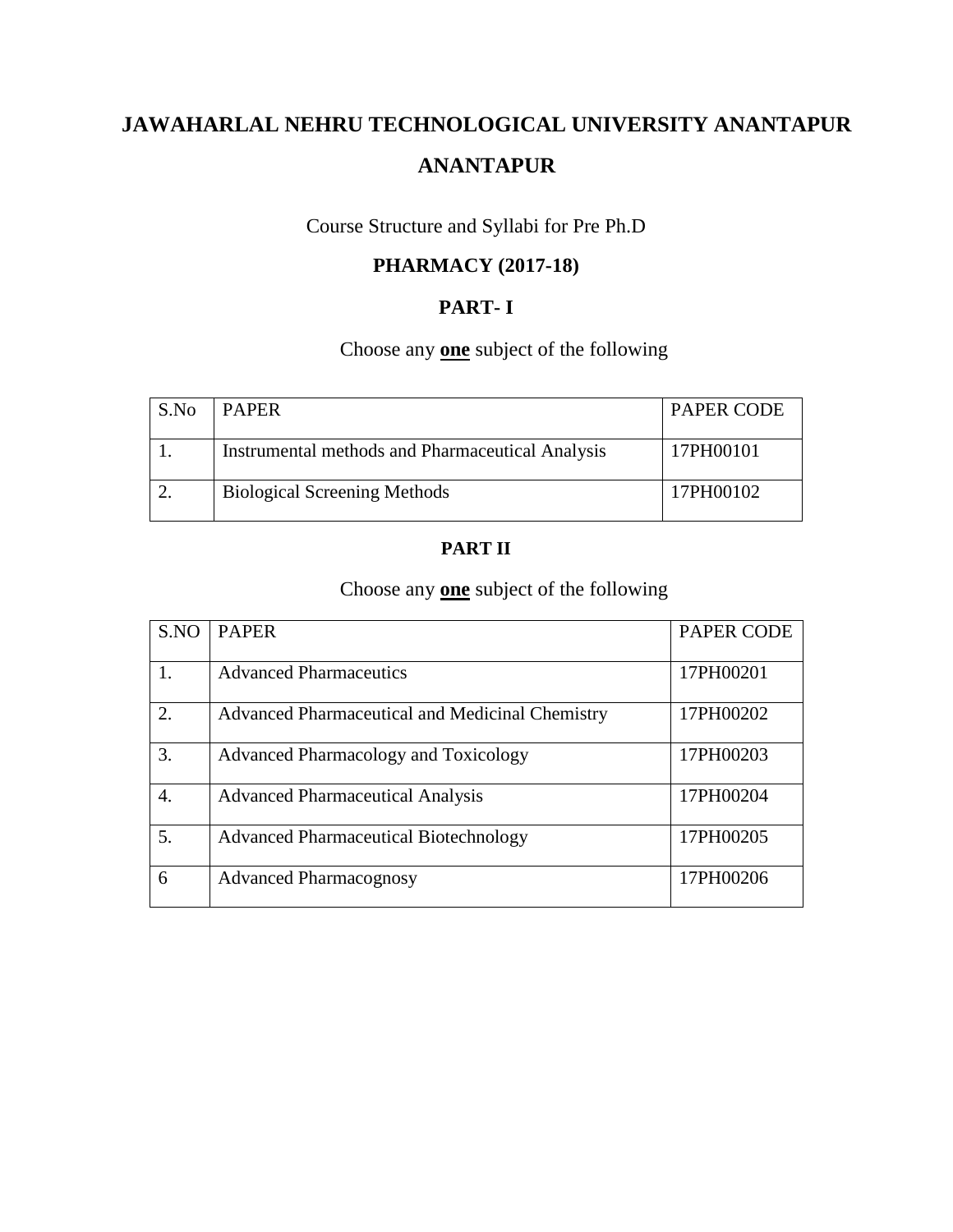### **(17PH00101) INSTRUMENTAL METHODS OF PHARMACEUTICAL ANALYSIS Unit I**

UV-VISIBLE SPECTROSCOPY: Brief review of electromagnetic spectrum. Interaction of electromagnetic radiation (UV-visible) with matter and its effects. Chromophores and their interactions with E.M.R. Absorption spectra of organic compounds and complexes illustrating the phenomenon and its utilization in qualitative and quantitative studies of drugs. Shifts and their interpretation (including solvent effects). Empirical correlation of structure with absorption phenomena (Woodward's rules etc) Quantitative estimations. Instrumentation and applications of single and double beam spectroscopy.

#### **Unit II**

INFRARED SPECTROSCOPY: Basic principles, molecular vibrations, vibration frequency and its influencing factors, sampling techniques, instrumentation and applications. Interpretation of IR spectra

NMR SPECTROSCOPY: Fundamental principles of NMR (Magnetic properties of nuclei, applied field and precession; absorption and transition; frequency). Chemical shifts, shielding and deshielding effect, anisotropic, splitting of signals (multiplicity), instrumentations and applications of <sup>1</sup>HNMR, 13CNMR.

MASS SPECTROSCOPY: Basic principles and brief outline of instrumentation and applications. Ion formation and types; molecular ion, Meta stable ions, fragmentation processes. Fragmentation patterns and fragmentation characteristics in relation to parent structure and functional groups.

#### **Unit III**

Polarimetry, fluorimetry and refractometry: Principle, instrumentation and applications with examples.

CHROMATOGRAPHIC TECHNIQUES: Classification of chromatographic methods based on mechanism of separation. Paper and classical column (Preparative and analytical) chromatography; techniques and applications. Thin Layer Chromatography, comparison to paper chromatography and HPLC, adsorbents for TLC. Preparation techniques, mobile phase selection, reversed phase TLC.

#### **Unit IV**

LIQUID CHROMATOGRAPHY: Instrumentation in HPLC, analytical, preparative and microbore columns, normal and reversed phase packing materials, reverse phase HPLC, Column selection, Mobile phase selection, efficiency parameters, resolution, detectors in HPLC. Comparison of sensitivity, selectivity and field of applications of detectors. HPTLC-instrumentation and applications.

#### **Unit V**

GAS CHROMATOGRAPHY: Principle, instrumentation, column efficiency parameters, the Vandeemeter equation, resolution, liquid stationary phase, derivitazation methods of GC including acylation, perfloro-acylation, alkylation and esterification. Comparison of sensitivity, selectivity and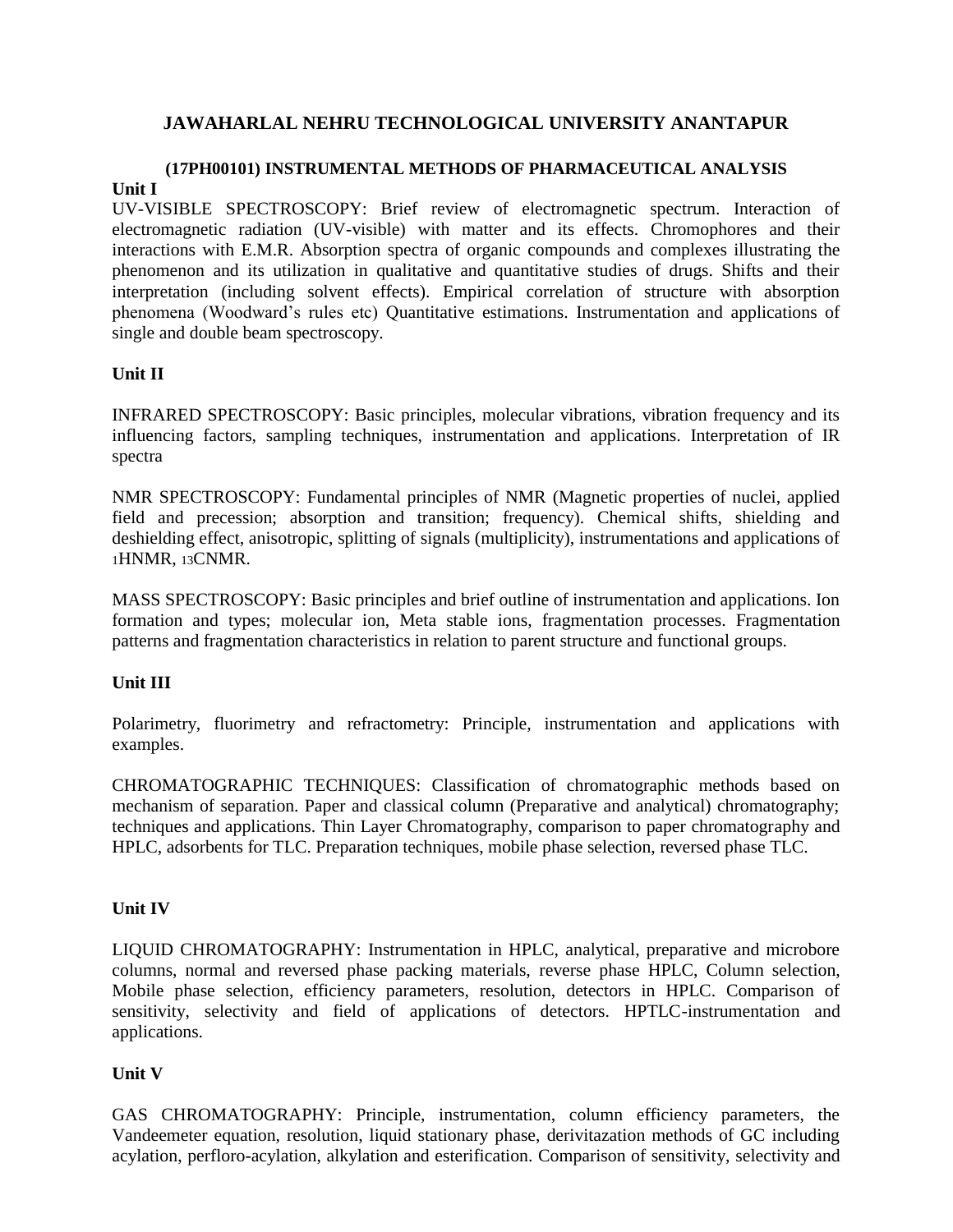field of applications of different detectors. Examples of GC applications in pharmaceutical analysis. A brief note on LC-MS and GC-MS

### **References:**

1. **Instrumental methods of chemical analysis** by Chatwal. K, anand, 5th edition.

2. **Vogel's text book of quantitative chemical analysis** by G.H.Jeffery, J.Bassett, J.Mendhan, R.C.Denny.

- 3. **Instrumental methods of analysis** by Willard, Merit, Dean, Settle.
- 4. **Organnic spectroscopy** by Y.R.Sharma.
- 5. **Spectrometric identification of organic compounds** by Silverstein, Webster.
- 6. **Spectroscopy** by B.K.Sharma
- 7. **Fundamentals of analytical chemistry** by Skoog
- 8. **Instrumental methods of analysis** by Skoog.
- 9. **Organic spectroscopy** by William Kemp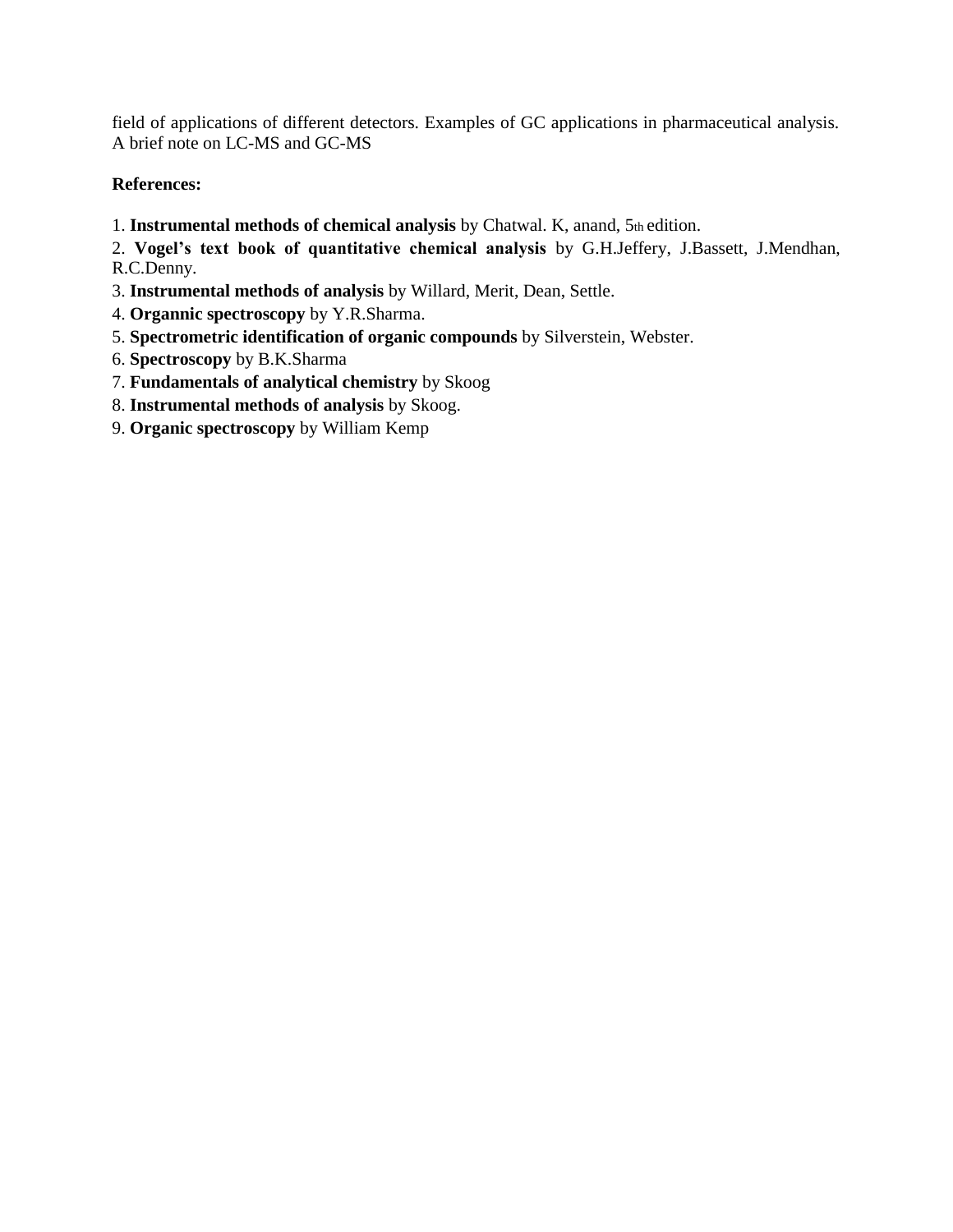### **(17PH00102) BIOLOGICAL SCREENING METHODS**

#### **Unit I**

Drug discovery process: Principles, techniques and strategies used in new drug discovery. High throughput screening, human genomics, robotics and economics of drug discovery, Regulations. Alternatives to animal screening procedures, cell-line, patch –clamp technique, In-vitro models, molecular biology techniques.

### **Unit II**

Bioassays: Basic principles of bioassays, official bioassays, experimental models and statistical designs employed in biological standardization.

### **Unit III**

Principles of toxicity evaluations, ED50, LD50 and TD values, International guidelines (ICH recommendations).

Preclinical studies: General principles and procedures involved in acute, sub-acute, chronic, teratogenicity, mutagenicity and carcinogenicity.

### **Unit VI**

Screening of different classes of drugs using micro-organisms. Vitamin and antibiotic assays. Screening methods involved in toxins and pathogens.

#### **Unit V**

Enzymatic screening methods: α-glucosidase, α- amylase, DNA polymerase, nucleases, Lasparginase, lipases and peptidases.

References:

1. **Basic and clinical pharmacology** by Bertram G. Katzung (International edition) lange medical book / Mc Graw Hill, USA 2001 8th edition

2. **Pharmacology** by Rang H.P, Dale MM and Ritter JM., Churchill Livingston, London, 4/e

3. **Goodman and Gilman's The pharmacological basis of therapeutics** (International edition) Mc Graw Hill, USA 2001 10th edition.

4. **General and applid toxicology** by B.Ballantyne, T.Marrs, P.Turner (Eds) The Mc Millan press Ltd, London.

5. **Drug Discovery** by Vogel's

6. **Drug Discovery and evaluation – Pharmacological assays** by H.Gerhard.Vogel, 2nd edition, Springer verlag, Berlin, Heidelberg.

7. **Tutorial Pharmacy (Vol I and II)** by Cooper and Gunns.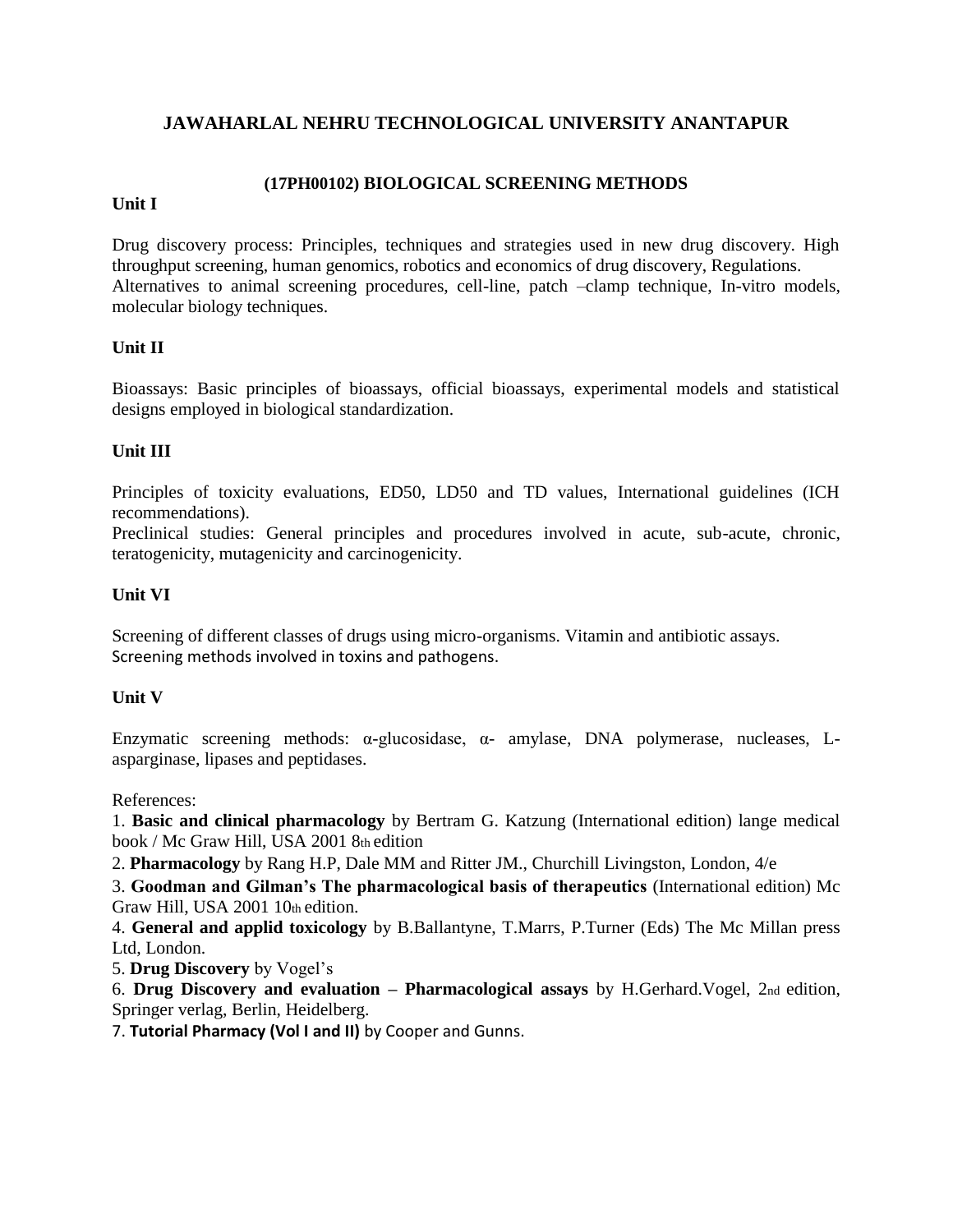#### **(17PH00201) ADVANCED PHARMACEUTICS**

#### **Unit I**

Preformulation Studies: Goals of preformulation, preformulation parameters, methodology, Solid state properties, solubility and partition coefficient, drug excipient compatability. Excipients used in pharmaceutical dosage forms: properties and selection criteria for various excipients like surfactant, viscosity promoters, diluents, coating materials, plasticizers, preservatives, flavours and colours.

#### **Unit II**

Basic concepts of pharmacokinetics: compartment models: One, two and non- compartmental approaches to pharmacokinetics. Recent trends, merits and limitations of these approaches. Application of these models to determine the various pharmacokinetic parameters of ADME.

#### **Unit III**

Bioavailability: Rate and extent of bioavailability, assessing bioavailability, multiple dosing bioavailabilities, in-vitro bioavailability studies, bioequivalence – general principles, criteria for establishment of bioequivalence requirements.

Multiple dosage regimens: Drug accumulation, i.v and oral regiment, loading dosing, scheduling. Disease dose adjustment: hepatic disease, renal disease. Therapeutic drug monitoring.

#### **Unit IV**

Novel drug delivery system: Review of fundamentals of controlled drug delivery system: Fundamentals, rationale of sustained / controlled drug delivery, factors influencing the design and performance of sustained / controlled release products, pharmacokinetic / pharmacodynamic basis of controlled drug delivery. Use of synthetic polymers and biocompatible polymers in controlled release dosage forms. Evaluation of controlled release drug delivery system.

#### **Unit V**

Transdermal drug delivery systems: Permeation across skin, matrix and reservoir systems. Transmucosal drug delivery systems: Buccal, nasal, vaginal, ocular drug delivery systems.

Target oriented drug delivery systems: Rationale for targeted drug delivery, biological processes and events involved in drug targeting, pharmacokinetics and pharmacodynamic considerations. Stability protocols of pharmaceutical dosage forms as per ICH guidelines and cGMP

#### **References:**

1. **Pharmacokinetics by** Gibaldi M., Marcel Decker Inc, New York.

- 2. **Bioavailability and bioequivalence**, Abtou, H.M., Dissolution, Mack publishing Co, Easton, PA.
- 3. **Bioequivalence, Marcel & Decker Inc**, Welling, P.G., Tse, FIS & Dighe, S.V. (eds), New York.

4. **Applied Biopharmaceutics & Pharmacokinetics**, Shargel, L & Yu, ABC, Appleton and Lange, Connecticut, USA.

5. **Pharmaceutical dosage forms**: Liberman, HA & Lachman L Tablets vol I, II & III.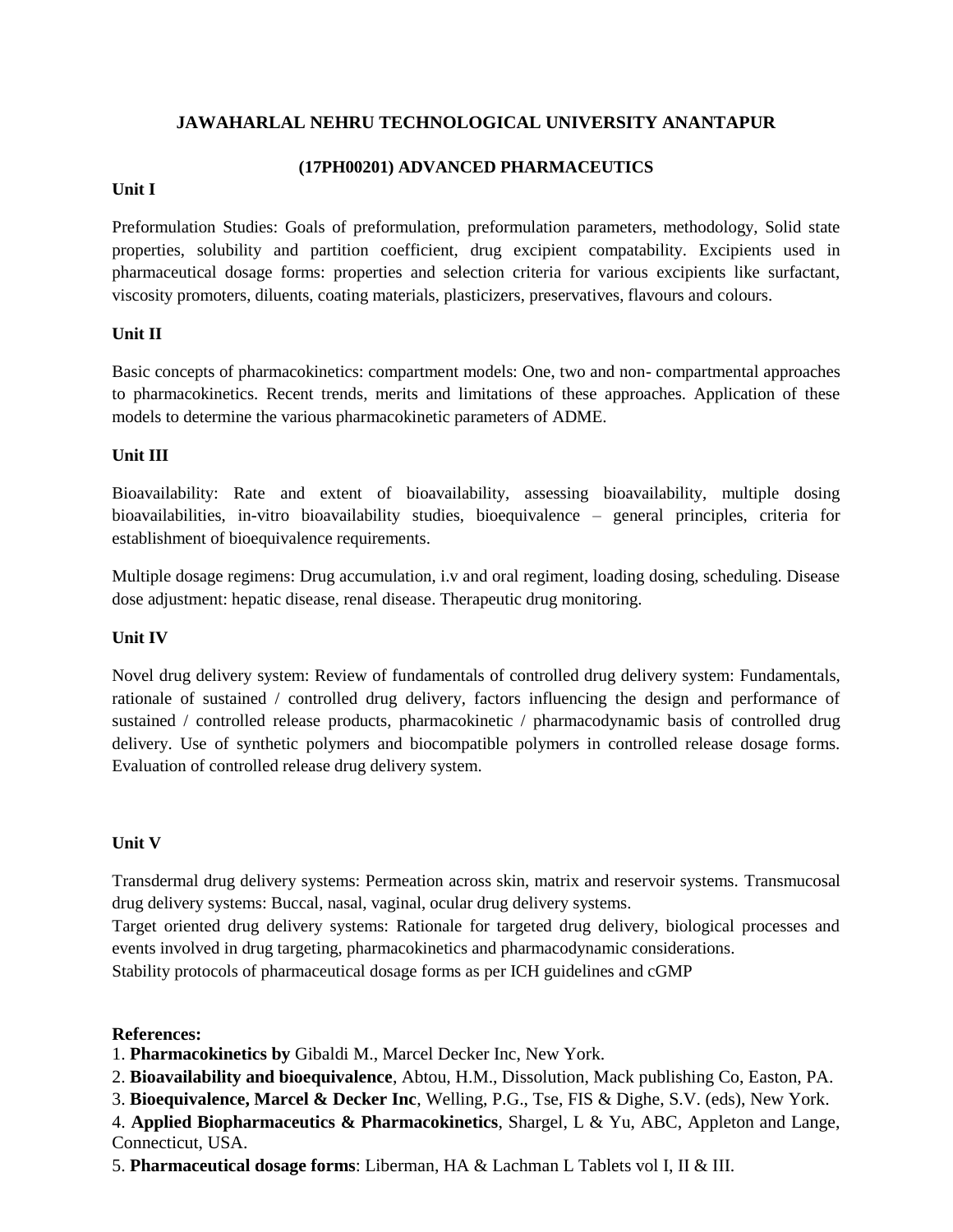6. **Pharmaceutical dosage forms**: Avis, Lachman I & liberman HA; Pareneteral medication Vol I & II.

- 7. **Turco S and King RF Sterile dosage forms**, Lea & Febiger, Philadelphia.
- 8. **Pharmaceutical Sciences** Remintons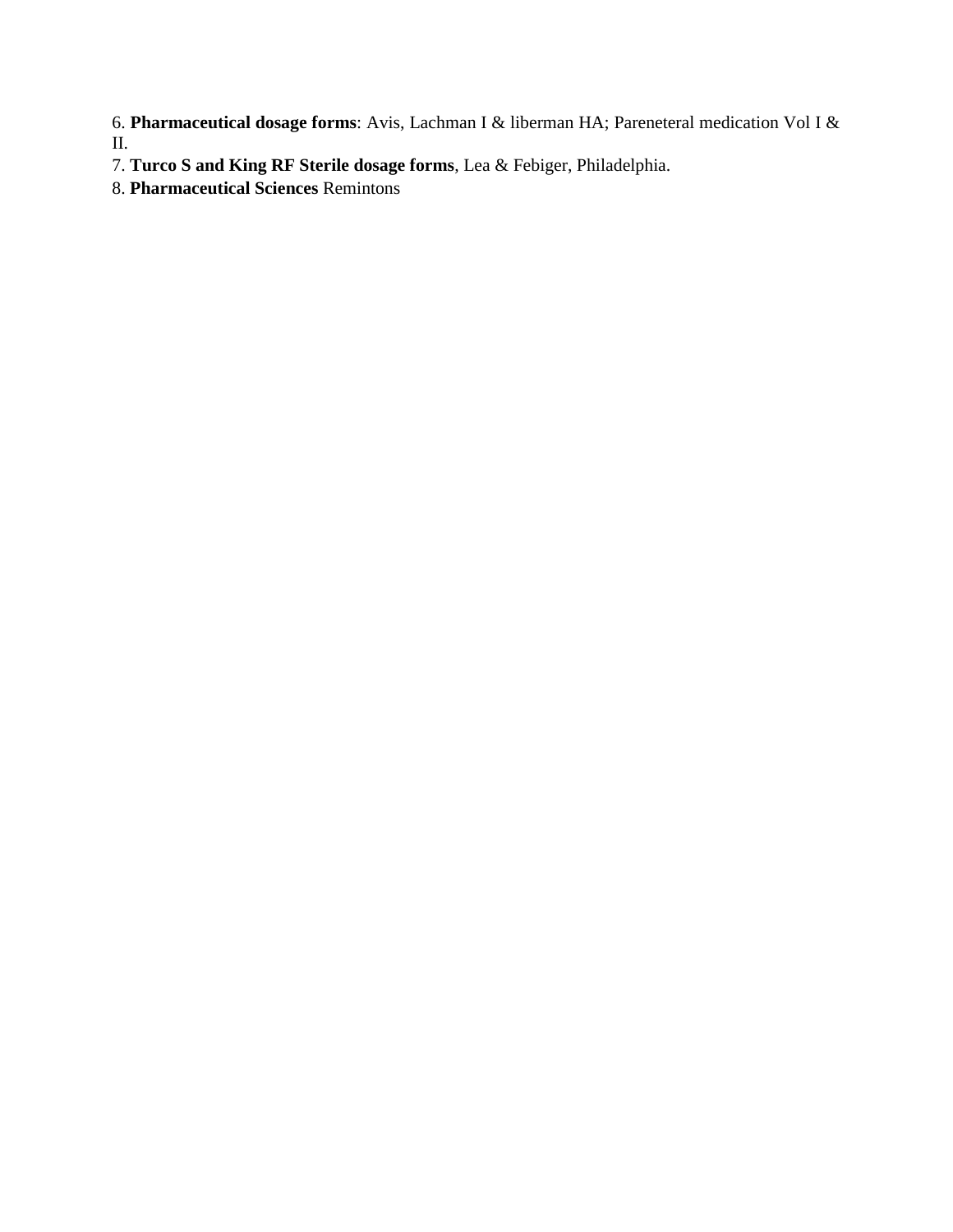### **(17PH00202) ADVANCED PHARMACEUTICAL AND MEDICINAL CHEMISTRY Unit I**

Reactions mechanisms: Generation, stability, structure and reactivity of free radicals, carboanions, carbocations and carbenes. Mechanism of free radical, electophilic, nucleophilic (addition and substitution reactions, elimination reactions including stereochemistry concepts). Electocyclic, pericyclic and sigmatropic reactions.

Structural elucidation: Applications of UV, IR, H1NMR, C13 NMR, mass spectroscopic data in structural elucidation of natural, synthetic and semi-synthetic drugs.Methods of analysis for analogue and structure class determination.

### **Unit II**

Synthetic strategies: Introduction, target selection, disconnection approach, functional group inter conversions, synthons, reagents, retro synthesis, region selectivity, linear and convergent synthesis,synthesis of three,four,five ans six membed rings.

Drug Receptors: Receptor types and isolation, drug receptor Interaction, theories of drug action, mechanism of drug action.

### **Unit III**

Enzyme Inhibitors: Enzyme kinetics and principles of Enzyme inhibitors in basic research and design of binding enzyme ihibitors. A detailed study of the following types of enzyme inhibitors, related drugs and their pharmaceutical significance:

a. PG Synthetase (Cycloxygenase)

- b. Angiotensin converting enzyme (ACE) Inhibitors
- c. Acetyl Cholinesterase (Ach E) Inhibitors.
- d. Phosphodiesterase (PDE) inhibitors.

#### **Unit IV**

Rational Drug Design: QSAR; parameters involved in QSAR, lipophilicity (polarisability, electronic and stearic parameters). Quantitative models – Hansch analysis, free Wilson analysis and their relationships, linear relationships and applications of Hansch and free Wilson analysis.

Molecular modeling drug design. &CADD

#### **Unit V**

Chemistry and pharmacology of drugs used in CVS, CNS with emphasis on recent drugs.

#### **References:**

1. **Org. Chemistry of Drug Design and drug Action**. Richard B. Silvermann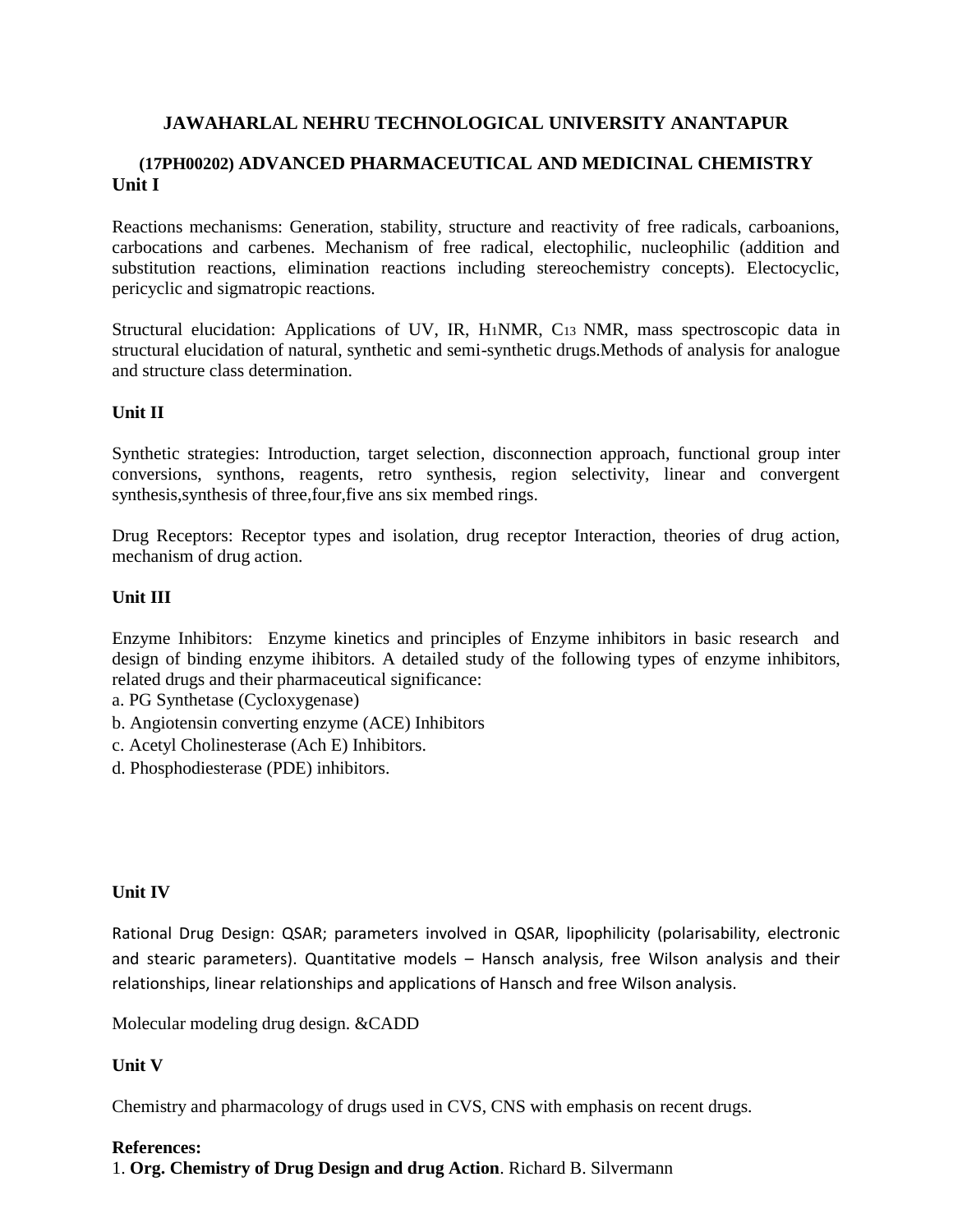2. **Berger's Medicinal Chemistry and Drug Design**. 6th Edition.

- 3. **Identification of organic compounds** by Silverstain.
- 4. **Comprehensive Medicinal Chemistry** Corwin Hansch
- 5. **Medicinal Chemistry by** William O Foye.
- 6. **Introduction to Medicinal Chemistry** by G. Patrick.
- 7. **Advanced organic chemistry by** Jerry March.
- 8. **Introduction to principles of drug design by** Smith and Williams, Harwood Academy press.
- 9. **Organic Medicinal and Pharmaceutical Chemistry** by Wilson and Gisvold.
- 10. **Advanced organic chemistry**. Part A and B. Francis A, Carey and Richard J. Sunberg
- 11. **Some modern methods of organic synthesis**. W. Carruthers Cambridge University Press. Cambridge.
- 12.**Organic Reaction Mechanisms** IV th Edth,VK Ahluwalia and RK Parashar,Narosa publishers.
- 13.**Pepdidomimetics in Organic and Medicinal Chemistry** by AntonioGuarnaana andreaTrabocchi,First edition,wiley publishers.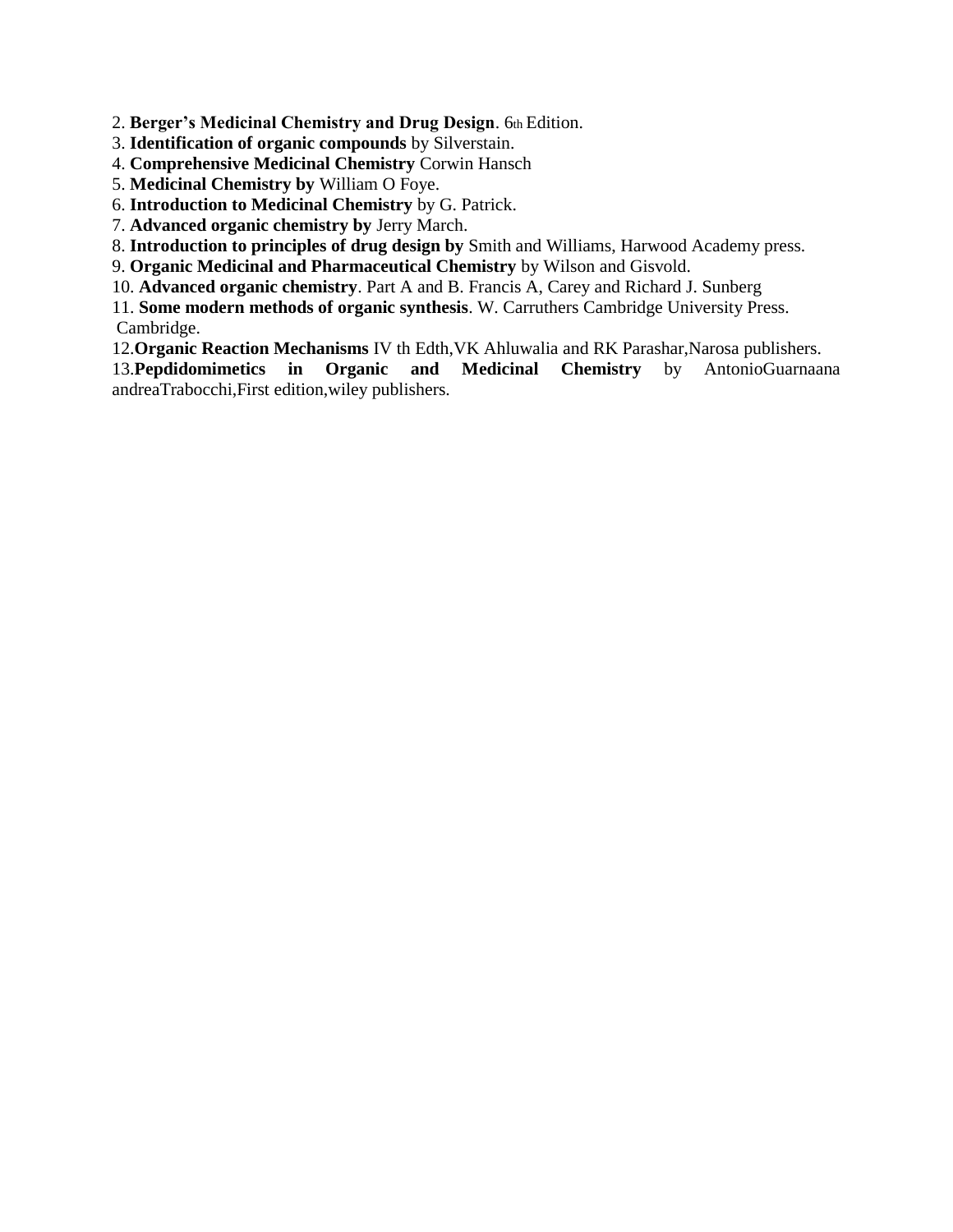### **(17PH00203) ADVANCED PHARMACOLOGY AND TOXICOLOGY**

#### **Unit I**

Receptor Pharmacology: - Drug receptor interaction theory, occupation theory and rate theory. Receptor occupation and response relationship, spare receptors, silent receptors, orphan receptors, presynaptic and postsynaptic receptors. Receptor characterization method: Pharmacological characterization methods, radio ligand methods, monoclonal antibodies, receptor subtypes. Endogenous substances as targets for drug discovery

#### **Unit II**

Drug development process, clinical trials, safety evaluation, bioequivalence studies, statistical design in clinical trials, data analysis technique.

Biotransformation of drugs: Phase I and II. Excretion of drugs: Renal and non-renal (mechanisms and factors affecting). Clearance: Renal and hepatic clearance. Kinetic of drug absorption: compartment models evaluation of pharmacokinetic parameters.

#### **Unit III**

Preclinical models employed in the screening of new drugs belonging to following categories: Antipsychotic, analgesic and anti-inflammatory, anti-hypertensive, anti-diabetic, anti-ulcer agents.

#### **Unit IV**

Recent development in chemotherapeutic agents, multi-drug resistance, antiviral, antibacterial, antiprotozoal and cancer chemotherapy. Drug therapy in pediatrics and geriatrics

#### **Unit V**

Drugs acting on central nervous system: General Anaesthetics, sedative and hypnotics, antipsychotics, anti-depressants, anti-epileptics, analgesics, anti-migraine agents and anti-parkinsonism agents.

Drugs acting on autonomic nervous system: Sympathomimetics, sympatholytics, parasympathomimetics, parasympatholytics and neuromuscular junction and ganglionic blockers.

#### **References:**

1. **Basic and Clinical pharmacology** by Bertram G. Katzung (International edition) lange medical book / Mc Graw Hill, USA 2001 8th edition

2. **Pharmacology** by Rang H.P, Dale MM and Ritter JM., Churchill Livingston, London, 4/e

3. **Goodman and Gilman's The pharmacological basis of therapeutics** (International edition) Mc Graw Hill, USA 2001 10th edition.

4. **Harrison's principles of internal medicine two Vols, 2001** by Braunwald, Fauci, Kasper, Hauser, Longo Jameson, Mc Graw Hill, Newyork 15th edition

5. **Pharmacology** by K.D.Tripati.

6. **Drug Discovery and evaluation – Pharmacological assays** by H.Gerhard.Vogel, 2nd edition, Springer verlag, Berlin, Heidelberg.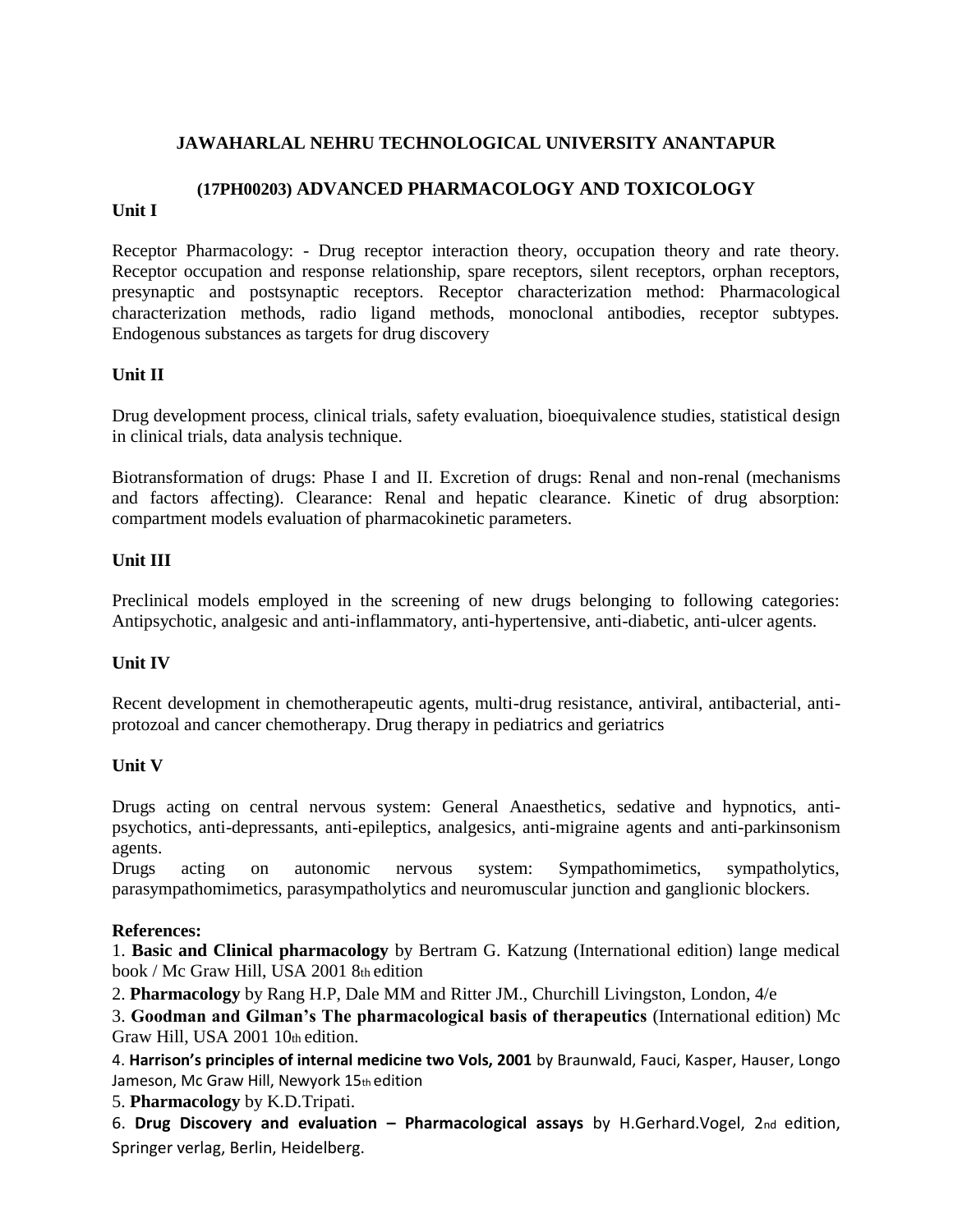### **(17PH00204) ADVANCED PHARMACEUTICAL ANALYSIS**

### **Unit I**

Validation and calibration of various instruments used for drug analysis such as UV-visible spectrophotometer, IR spectrophotometer, HPLC, GC and HPTLC.

Advances in pharmaceutical analytical methods for the development and Quality control and in process quality control of tablets, capsules, liquid dosage forms, parentral and sterile preparations.

### **Unit II**

Interpretation spectral data of IR, HNMR, 13CNMR, mass spectroscopy in the characterization of organic medicinal compounds. a note on signal multiplicity and signal spirit in NMR.

New drug development and approval process: Investigational new drug (IND), new drug applications (NDA), supplemental new drug application (SNDA)

### **Unit III**

Analysis of drugs and excipients in solid state- particle size analysis, DTA,TMA, SCS, DGA, X-ray diffraction – principle, instrumentation and applications.

Radiometric analysis: Radio activity, radioisotopes and pharmaceutical applications of radiopharmaceuticals. Radio immune assay: Principle, procedures and applications. ELISA test.

### **Unit IV**

A detailed study of principles and procedures involved in various physico- chemical methods of analysis including instrumental methods of analysis of pharmaceutical dosage forms containing the following classes of drugs. (Official in IP).

a. Sulphonamides, b. Barbiturates.

c. Adrenergic drugs. d. Anti tubercular drugs.

e. Diuretics.

Microbiological and biological evaluation of Antibiotics and Vaccines.

### **Unit V**

Principles and procedures involved in the use of the following reagents in pharmaceutical analysis. a. MBTH (3-methyl-2-benzothiazolone hydrazone) reagent.

- b. FC reagent
- c. 2, 6 dichloroquinine monoamine reagent.
- d. 2, 3, 5-tri phenyl tetrazonium salt.
- e. PDAB (paramethyle aminobenzaldehyde) reagent
- f. PDACA (paradimethyleamino cinnamaldehyde) reagent.
- g. 2,4 dinitrophenyl hydrazine
- i. DPPH

### **References:**

- 1. **A.I. Vogel text book of inorganic chemistry** , 4th edition, ELBS publication, London
- 2. **Pharmaceutical drug analysis** by P.D.Seth

3. **K.A.Connors text book of pharmaceutical analysis**, 3rd edition, Willey Interscience publication New York.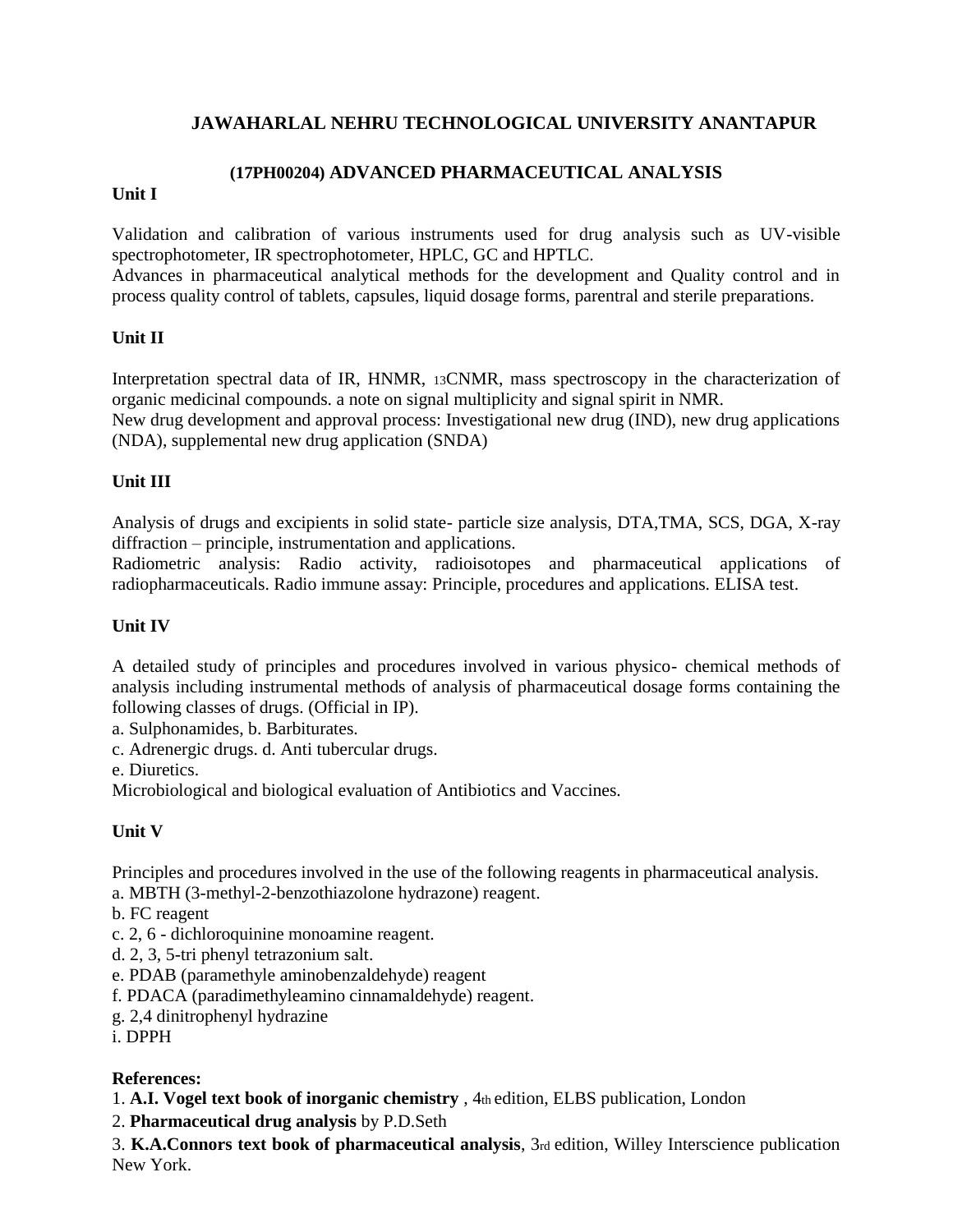4. **Instrumental methods of analysis** by Willard, Merit, Dean, Settle.

5. **Instrumental methods of analysis** by Skoog.

6. IP, BP, USP, RPS.

7. **Analysis** by BK Sharma.

8. **Spectrometric identification of organic compounds** by Silverstein, Webster.

9. **Quality Assurance of Pharmaceuticals** (A compendium of guidelines and selected materials) Vol I and II (Pharma Book Syndicate).

10. **Pharmaceutical analysis of modern methods**. Part A and B. Dekker Series.

11. **Pharmaceutical Process Validation** by Ira R. Berry and Robert A, Nash.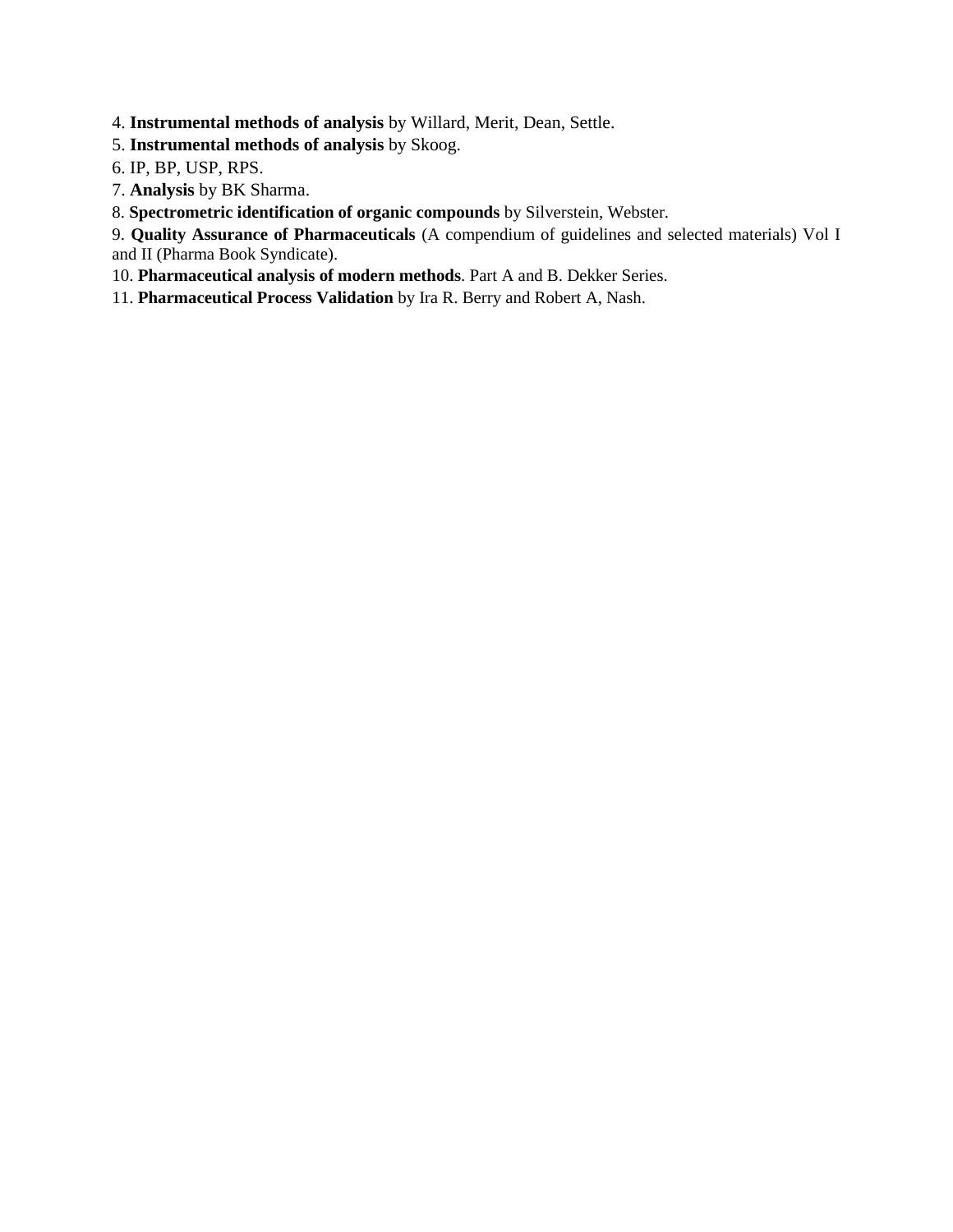### **(17PH00205) ADVANCED PHARMACEUTICAL BIOTECHNOLOGY**

### **Unit I**

Introduction to Proteins and Nucleic acids and their applications - structure and features and their applications - Proteomics and its applications- overview of Bioinformatics and its applications.

### **Unit II**

Introduction to Genetic Engineering - Types of tools involved in Genetic engineering – r DNS Technology – r DNA Technology products - Applications.

### **Unit III**

Introduction of enzymes - Production and applications of industrial enzymes - Recent development in enzyme technology

### **Unit IV**

Immune System – Innate and acquired immunity, humoral and cell mediated immunity - Ag .Ab reactions in diagnosis - immunological products - production of monoclonal antibodies.

#### **Unit V**

Basic techniques of mammalian cell culture in vitro; maintenance of cell culture and applications of mammalian cell culture.

Different areas and applications of plant tissue culture. Nutritional components of tissue culture media. Totipotency. Transgenic plants and animals and their applications.

#### **References:**

- 1. **Bio-Chemistry** by Stryer
- 3. **Molecular cell Biology** by Baltimore
- 4. **Med. Plant Biotechnology** by siddi Veereshan.
- 5. **Med. Plant Biotechnology** by dixit and vyas
- 5. **Plant biotechnology** by Purohit, Mathur
- 6. **Bio process engineering** by Shular
- 7. **Principles of fermentation technology** by starbury